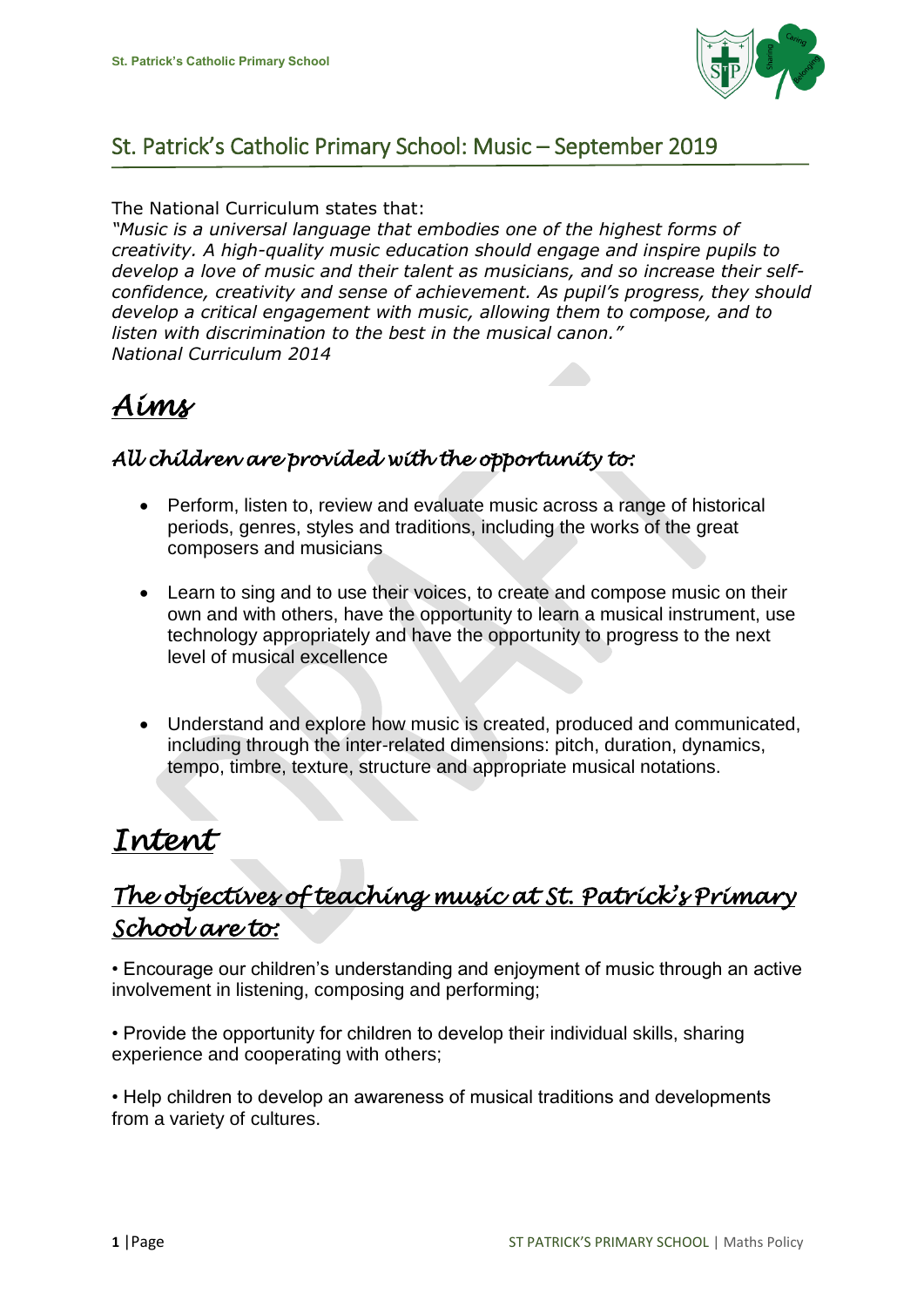

### *Implementation*

# *Music curriculum planning*

Our school uses the national curriculum for music as the basis for its curriculum planning. While there are opportunities for children of all abilities to develop their skills and knowledge in each teaching unit, the progression planned into the scheme of work means that the children are increasingly challenged as they move through the school. Our magnificent outside music provider, Sound Advice provide the children with opportunities additional to the objectives set out in the National Curriculum. The children are exposed to a variety of genres and they access this through a variety of instruments. Each year group learn about the same instrument, however, the way in which the lesson is structured is appropriate to their age and level of music skill. For example, in Year 1, the children learn about the basic aspects of that particular instrument and initial vocabulary. Whereas, in Year 6, the children are learning more complex rhythms and how to play a range of chords. To enable the children to practice and apply their musical knowledge and skills learnt within the term, or within individual instrumental lessons, the children perform to large audiences throughout the year. The children also participate in 'band' towards the end of year to allow them the opportunity to implement the skills and techniques learnt throughout the year and previous years. Music has varying benefits for children including, Self-esteem and self-confidence. Music allows students to try something new and develop confidence as they master singing or playing an instrument. Music develops children's listening skills, a skill that is important throughout education. We are very passionate that all children are provided with the opportunity to play a variety of instruments, but also grow to love music as a result of carefully planned, but exciting and enjoyable lessons that build upon the previous knowledge to develop children's abilities and confidence throughout the curriculum, not just music.

## *Teaching and learning style*

At St Patrick's, we make music an enjoyable learning experience. We encourage children to participate in a variety of musical experiences through which we aim to build up the confidence of all children. Singing lies at the heart of good music teaching. Our teaching focuses on developing the children's ability to sing in tune and with other people. Through singing songs, children learn about the structure and organisation of music. We teach them to listen to and appreciate different forms of music. As children get older, we expect them to maintain their concentration for longer, and to listen to more extended pieces of music. Children develop descriptive skills in music lessons when learning about how music can represent feelings and emotions. We teach children to make music together, to understand musical notation, and the beginnings of composition.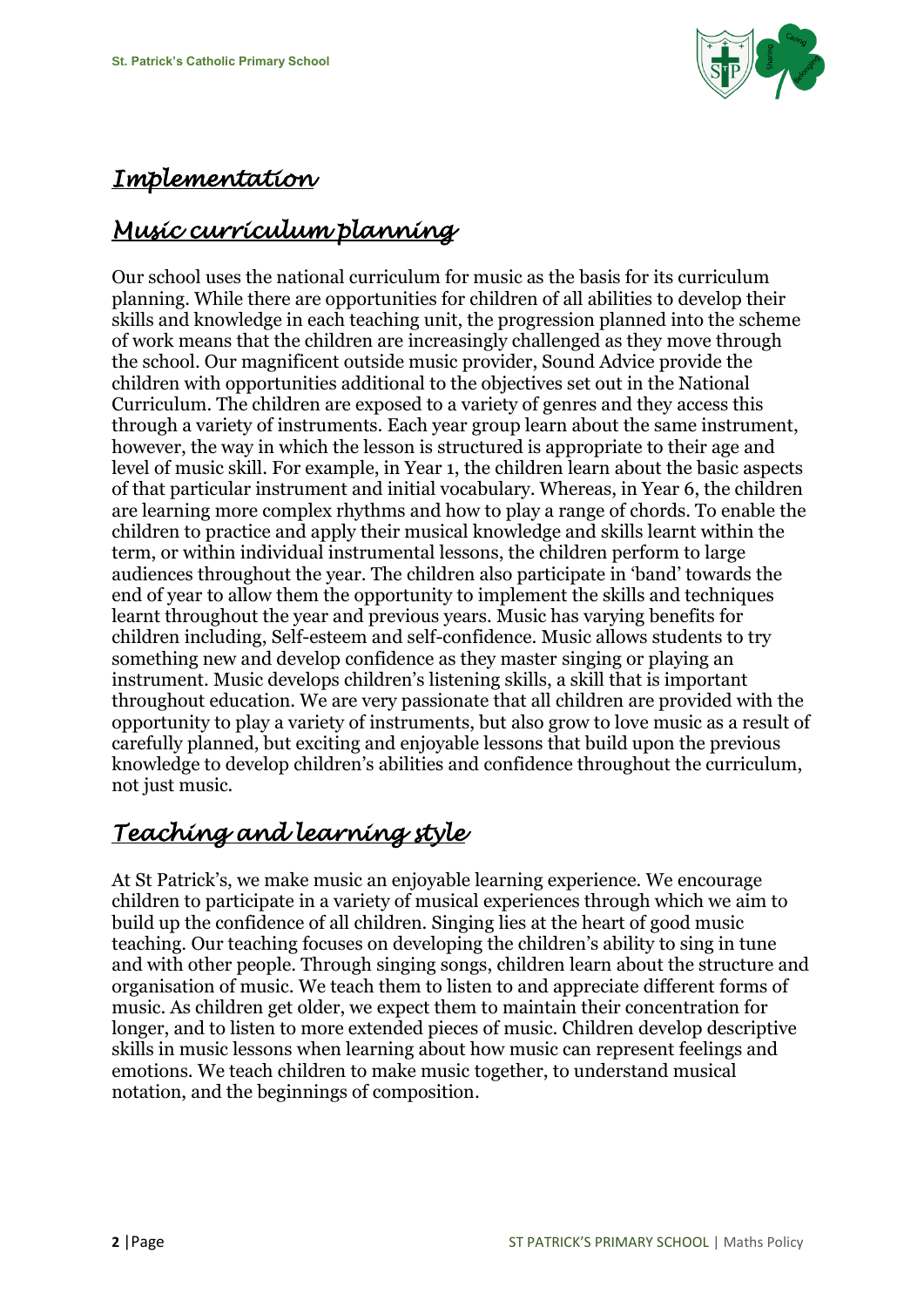

### *The Early Years Foundation Stage*

We teach music in reception classes as an integral part of the topic work covered during the year. As the reception class is part of the Early Years Foundation Stage of the National Curriculum, we relate the musical aspects of the children's work to the objectives set out in the Early Learning Goals (ELGs) which underpin the curriculum planning for children aged three to five. Music intertwines throughout many of the ELGs, contributing and developing a variety of skills. Music contributes to a child's personal and social development. Counting songs foster a child's mathematical ability, and songs from different cultures increase a child's knowledge and understanding of the world. Foundation children attend Collective Worship and Time Out to Worship on a weekly basis, where they have the opportunity to engage in singing regularly, practicing the beginning of their music knowledge and magical journey.

### *Assessment for learning*

Children demonstrate their ability in music in a variety of different ways. The specialist teachers will assess children's work in music by making informal judgements as they observe them during lessons. On completion of a piece of work, the specialist teacher assesses the work and gives oral or written feedback as necessary to inform future progress. Older pupils are encouraged to make judgements about how they can improve their own work. At the end of a unit of work, the specialist teacher makes a summary judgement about the work of each pupil in relation to the National Curriculum, and records these grades. In addition to this, each term, each class will create an audio recording of their pieces learnt within the term. This is a valuable approach in allowing the older children to evaluate their own work, enabling them to provide feedback for their peers, but also to see the impact the lessons have had on their own learning. In addition, it is a great opportunity to celebrate the children's outstanding efforts, a memory for them to treasure.

### *The school choir and musical events*

We believe that music enriches the lives of people, and so we wish to involve as many children as possible in musical activities. We have a school choir which we encourage all children from Year 1 to Year 6 to join. The choir meets on a weekly basis at lunch time and, although its primary aim is to enable children to enjoy singing together, it also performs in public on a number of occasions throughout the year.

We provide opportunities throughout the year for budding musicians to perform for the school community. This includes solo and ensemble performances as part of assemblies and concerts. This recognises their achievements and celebrates their success. For the last two years, we have invited families to join us for Pat's Fest. This has been extremely successful and both the children and families have enjoyed this opportunity.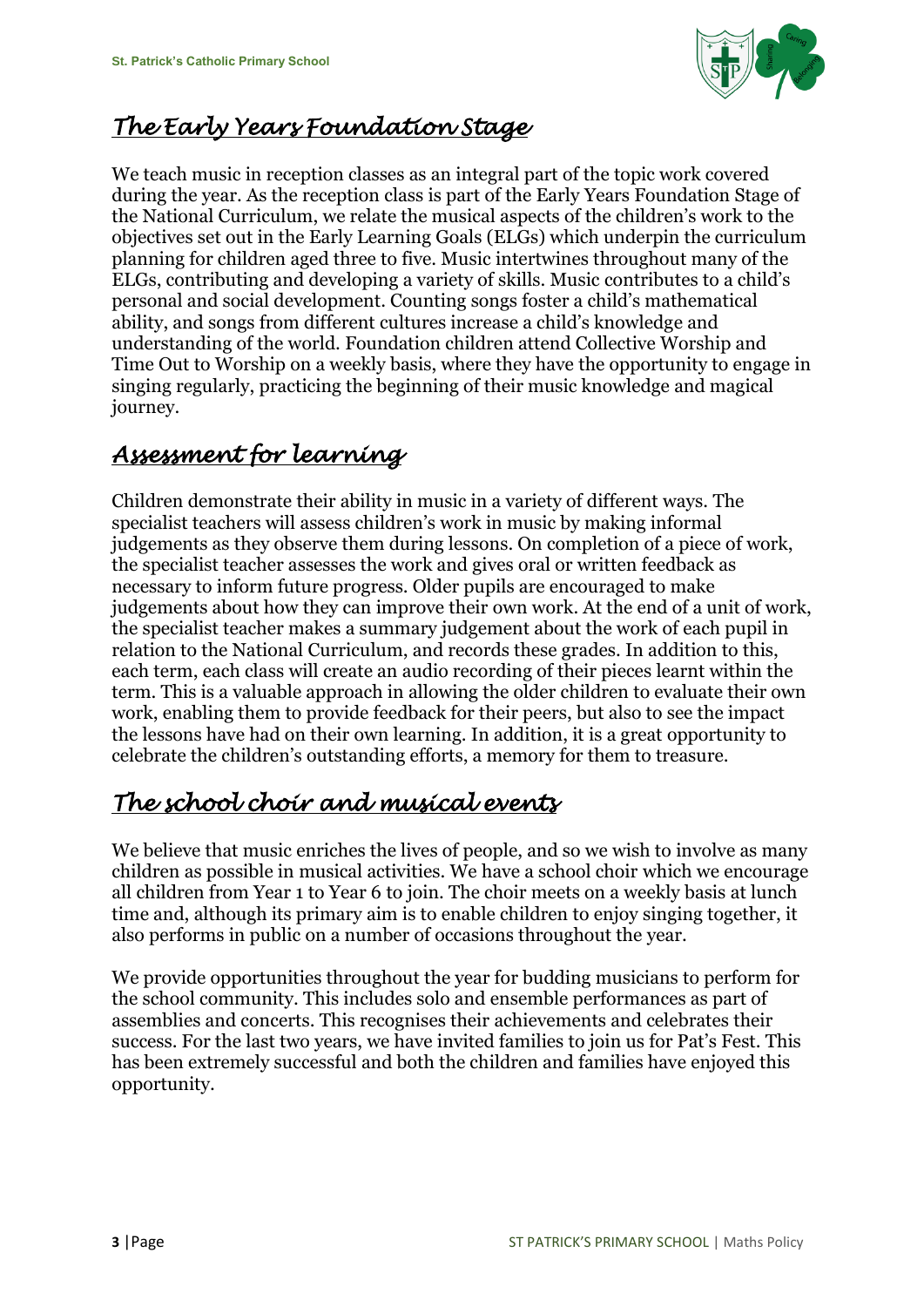

### *The role of Mr. Stanton – Specialist Music Teacher*

Mr. Stanton teaches both Key Stage 1 and 2 to deliver music sessions. These sessions are on a weekly basis and last for 1 hour. Within these sessions, Mr. Stanton teaches children to recognise the musical elements of:

- Duration
- Dynamics
- Pitch
- Tempo
- Timbre
- Texture

Sound Advice provides a comprehensive package of whole class music tuition that includes woodwind, string and brass tuition. In addition to the classroom tuition they also facilitate a range of specialist instrumental tutors who offer individual and small group tuition to students who have shown particular interest in an instrument. Further to this curriculum provision Sound Advice also run an afterschool band where students can develop the skills acquired in class or with their instrumental tutor. Students are given the opportunity to perform throughout the year at a number of in house and public performances, to date these have included Pat Fest, the school Christmas Concert and St. Pat's Festival. Wherever possible our team will support the Catholic life of the school and ensure that liturgical music creates a sense of awe and wonder.

#### *Leadership and Management*

#### *The Role of Governors*

The Governors are informed regularly about standards and the progress throughout the school, through the Governors' meetings, Headteacher's report to Governors, and a summary of the data. A Governor responsible for each subject meets regularly with the Coordinator. This Governor receives a copy of the subject Policy and subject action plan.

### *The Role of the Headteacher*

The Headteacher, in collaboration with the Coordinator, establishes the whole school approach to each subject area. She ensures and clarifies what needs to be achieved by the coordinator and provides the necessary support and resources in order to achieve it.

The Head teacher is kept informed about the quality of teaching and learning through regular discussions with the coordinator and also by using the monitoring forms which are completed after any kind of monitoring activity.

#### *Partnership with Parents*

Liaison with parents is important in order for them to help children with their learning. Parents are informed about the topics covered through letters, displays and where appropriate, meetings. They are informed about children's progress